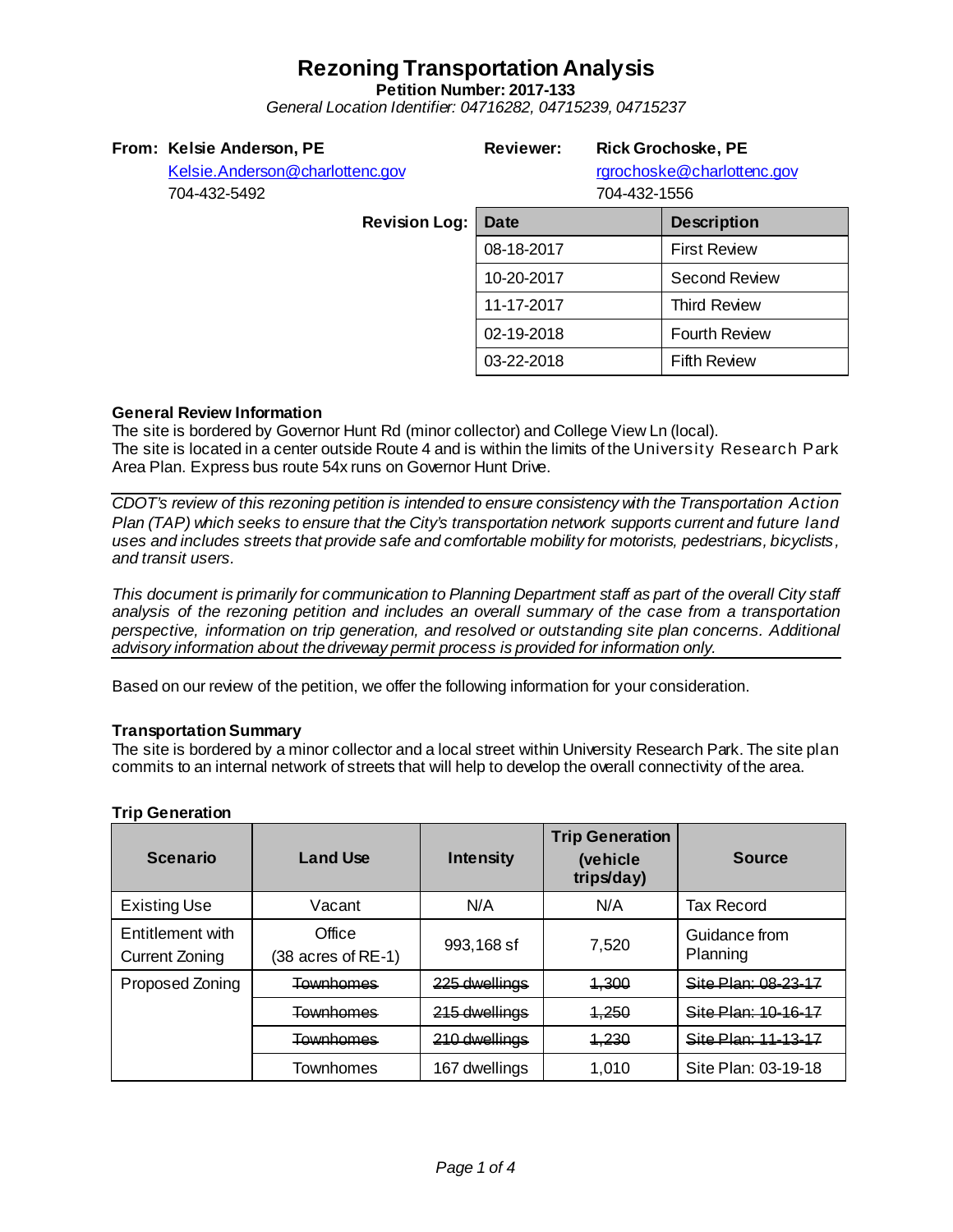**Petition Number: 2017-133**

*General Location Identifier: 04716282, 04715239, 04715237*

**Outstanding Issues Contains a Strike of the Strike outstanding issue** Strike outstanding issue

- 1. **Curbline** The proposed zoning district has a setback measured from back of the existing or proposed future curbline.
	- a. Governor Hunt Road -- future back of curb is 29.5' from existing centerline to accommodate a two-lane median-divided Avenue with buffered bike lanes. This is slightly wider than the 27' identified in the area plan because the bike lane facility has been updated per the recently adopted *Charlotte BIKES Plan*.
	- b. College View Lane Proposed back of curb location needs to be located 17.5' as measured from the street's existing centerline. This location will accommodate a local residential wide street section (see CLDSM U-03A). *Technical Correction: the petitioner should dimension the curbline location on the plans and in the conditional notes*
- 2. **Traffic Study:** A Traffic Impact Study/Transportation Technical Memorandum is not need for the complete review of this petition.
- 3. The petitioner should revise the site plan and conditional note(s) so that all dwelling units (particularly those fronting public streets) are alley loaded to create a sidewalk that is uninterrupted by driveways. This will provide an improved streetscape environment for the proposed townhome development.
- 4. The petitioner should revise the site plan and revise conditional note V 1 to depict and state that all new streets both public and private should have 8' planting strips and 6' sidewalks on each side.
- 5. The petitioner should revise the site plan and conditional note(s) to depict and label a 6' sidewalk located along the site's Governor Hunt frontage. This sidewalk may meander and/or be located behind the existing tree line as needed. *Technical Correction: It does not appear that site plan extends sidewalk along entire Governor Hunt frontage. Revise depiction to western property line.*
- 6. The petitioner should revise the site plan and conditional note(s) to extend the northernmost eastwest public to College View as envisioned by the area plan. The proposed street's western alignment needs to aim for Mallard Creek Elementary School site's main entrance. **The petitioner should revise conditional note III. 4. Street connections should be made at the time of development.**  The petitioner should revise the site plan to show extension of College View and connection to the site's proposed residential medium east/west street at property line. *Technical Correction: the petitioner should revise the site plan and conditional notes for College View right of way dedication and street construction as directed by Subdivision staff.*
- 7. The petitioner should revise the site plan and conditional note(s) to extend College View Lane as a public local residential wide street section (see CLDSM U-03A) along the site's western property line and connect to Governor Hunt Rd approximately 800' east of Mallard Creek Rd. The proposed Access "A" location intersection sight distance is questionable. the proposed southern intersection of the local east/west public street and College View. This portion of the east/west needs to be upgraded to a local residential **wide street section** which needs to connect to the north/south residential wide street in the center of the site (see concept below). This request will provide for a two (2) continuous travel lanes throughout the site, see Figure below. **CDOT has found that a local residential medium typical section does not provide adequate parking for townhome developments even when garages are present. It is critical that the street section is wide enough for on-street parking on both sides (i.e. local residential wide).**
- 8. The petitioner should revise the site plan and conditional note(s) to improve College View Lane to local residential wide street standards (see CLDSM U-03A) along the site's western property line, including 8' planting strip and 6' sidewalk. *Technical Correction: the petitioner should clarify that the 8' planting strip and 6' sidewalk is extended and implemented to the east-west street stub.*
- 9. The petitioner should revise the site plan and conditional note(s) to secure a *Cross Access Agreement* from site access "B" to David Taylor Dr. between parcel nos. 04716801 and 04716827.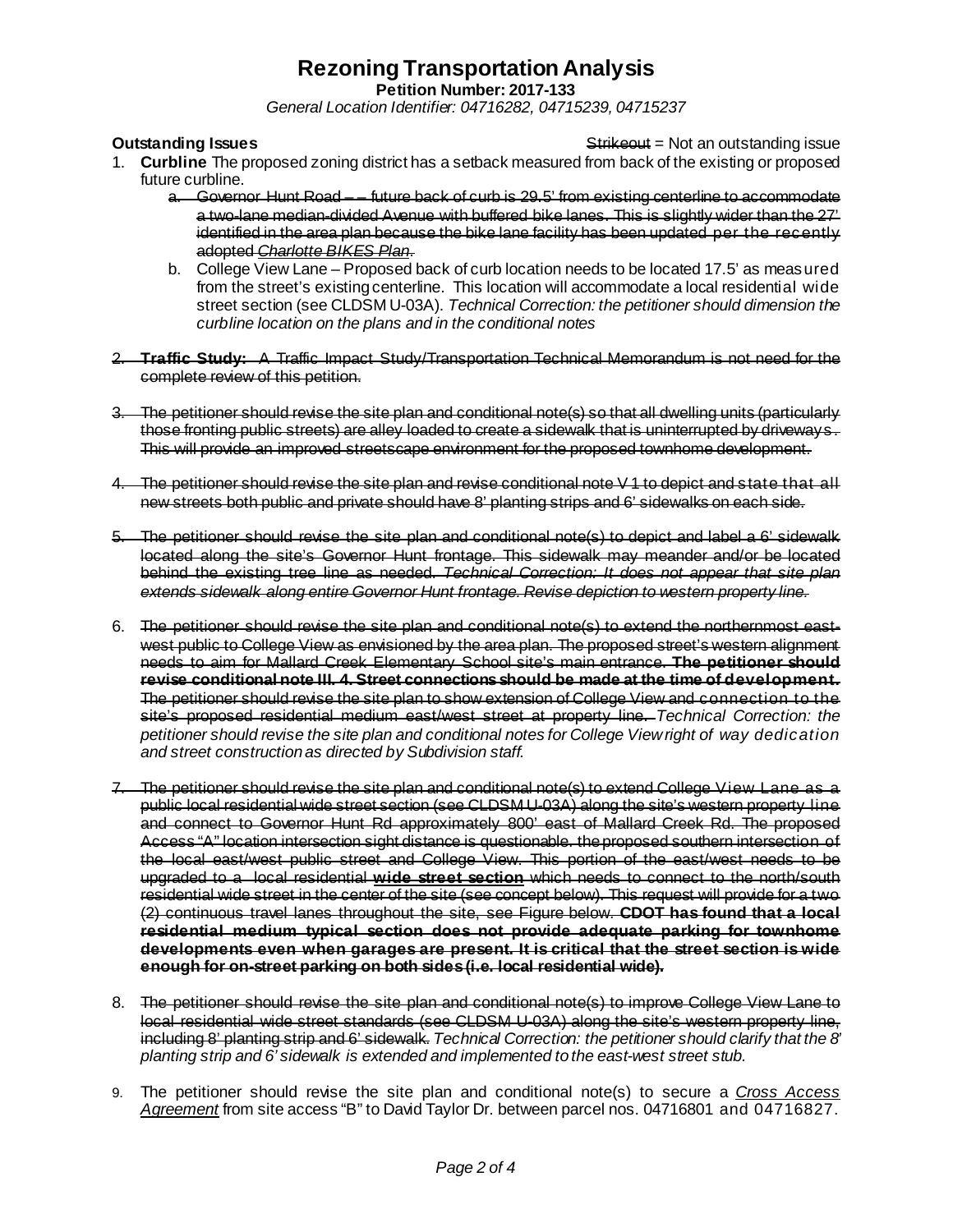**Petition Number: 2017-133**

*General Location Identifier: 04716282, 04715239, 04715237*

CDOT also requests the petitioner implement 8' planting strips and 6' sidewalks connecting the site access "B" to David Taylor Dr. through these same parcels.

- 10. The petitioner should revise the site plan and conditional note(s) to relocate both proposed east-west public streets stubs connecting to parcel no. 04715244 to align with the parcels northern southern property lines to create future street connectivity opportunities with David Taylor.
- 11. The petitioner should revise the site plan conditional note III. 5. To remove "or phased per the site's development plan" or explicitly describe phasing and associated improvements.
- 12. The petitioner should revise the site plan and conditional note(s) to specify "No On-street Parking will be allowed along the south and west sides of College View Lane extension through the site. College View Lane needs to have two (2) continuous travel lanes between existing College View Lane and Governor Hunt Rd. (see attached concept above). If homes along this section of College View Lane where designed to alley loaded lots, on-street parking could be restored.

*Note (comments 3, 7, and 12): It does not appear the petitioner is willing to further revise the site layout to provide alley loaded units along the main public street through the development. CDOT continues to be concerned that the driveway-loaded south and west sides of the main street through the development (local residential medium typical section) will not provide adequate parking for townhome development even with garages present. It would be better for the residents if the street sections throughout the development were wide enough for on-street parking on both sides.*